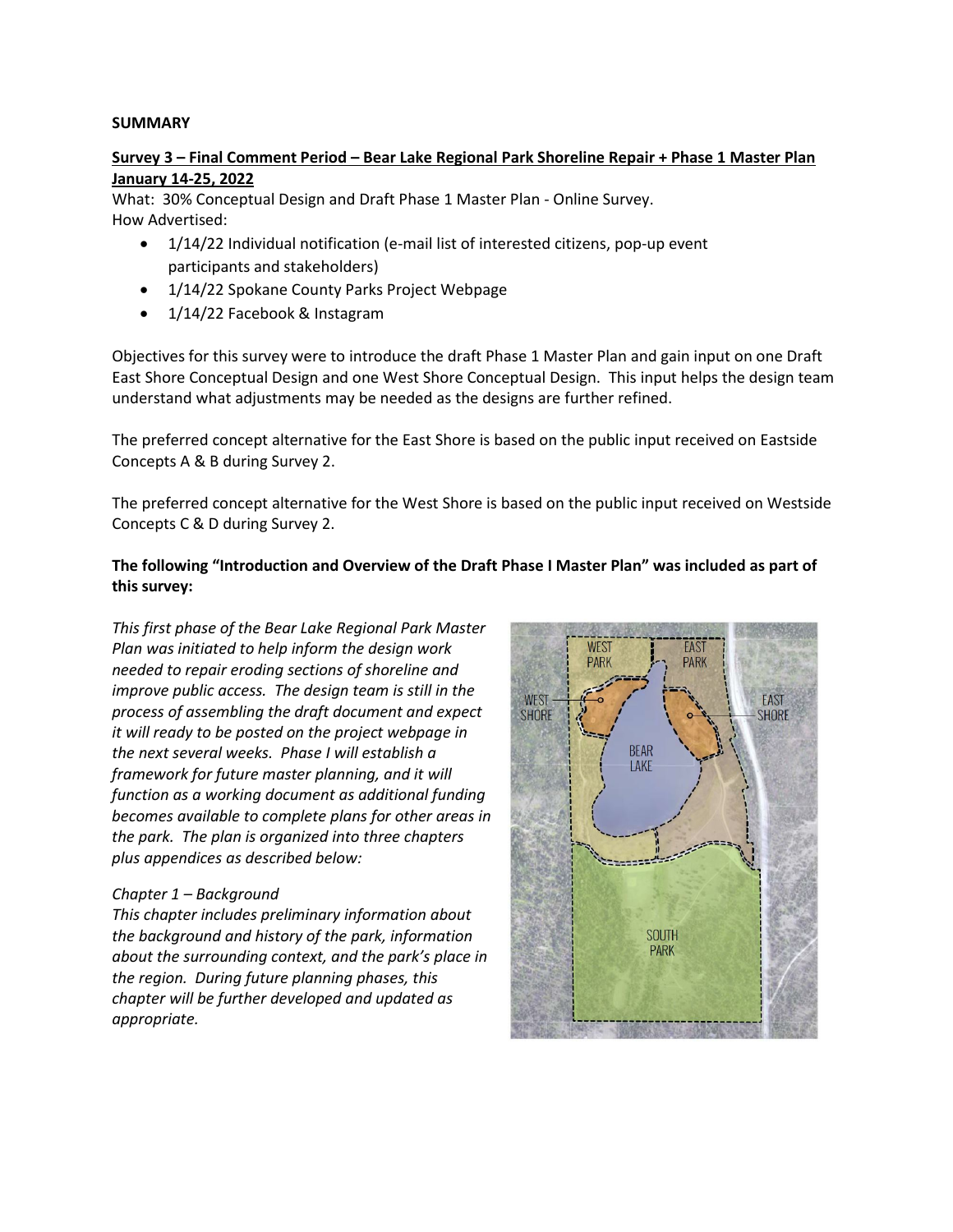#### *Chapter 2 – Site Assessment*

*This chapter identifies areas for current and future phases of planning, an inventory of existing park features, and a site analysis for each of the two shoreline focus areas. During future planning phases, this chapter will be updated as appropriate and additional site analysis information will be included.*

#### *Chapter 3 – Plan Development*

*This chapter includes an overview of the public outreach process, Phase 1 Concept Drawings for high-use shoreline areas, opinions of probable cost, and lists of recommendations and pathways for implementing the plan. As additional funding becomes available for future planning and design, the public will again be invited to participate and this chapter will continue to be updated.*

### *Appendices*

*The appendices contain historical documents, records of public participation, and additional master plan documentation.*

### *DRAFT KEY MAP – PLANNING PHASES*

*For planning purposes, the park has been divided into three major sectors: East Park, West Park, and South Park. These three planning areas were defined based on a variety of factors including landscape character, current uses, and potential future uses. Within East Park and West Park are the two Phase 1 shoreline focus areas called East Shore and West Shore respectively. These two shoreline subareas are being addressed first because they are heavily used, and the park features within these areas have reached their end of life.*

*The design for Phase 1 East Shore + West Shore seeks to maximize opportunities for park visitors to enjoy a variety of compatible uses. Although not everyone's wishes were addressed in Phase 1, other uses and facilities may be considered elsewhere in the park during future planning phases.*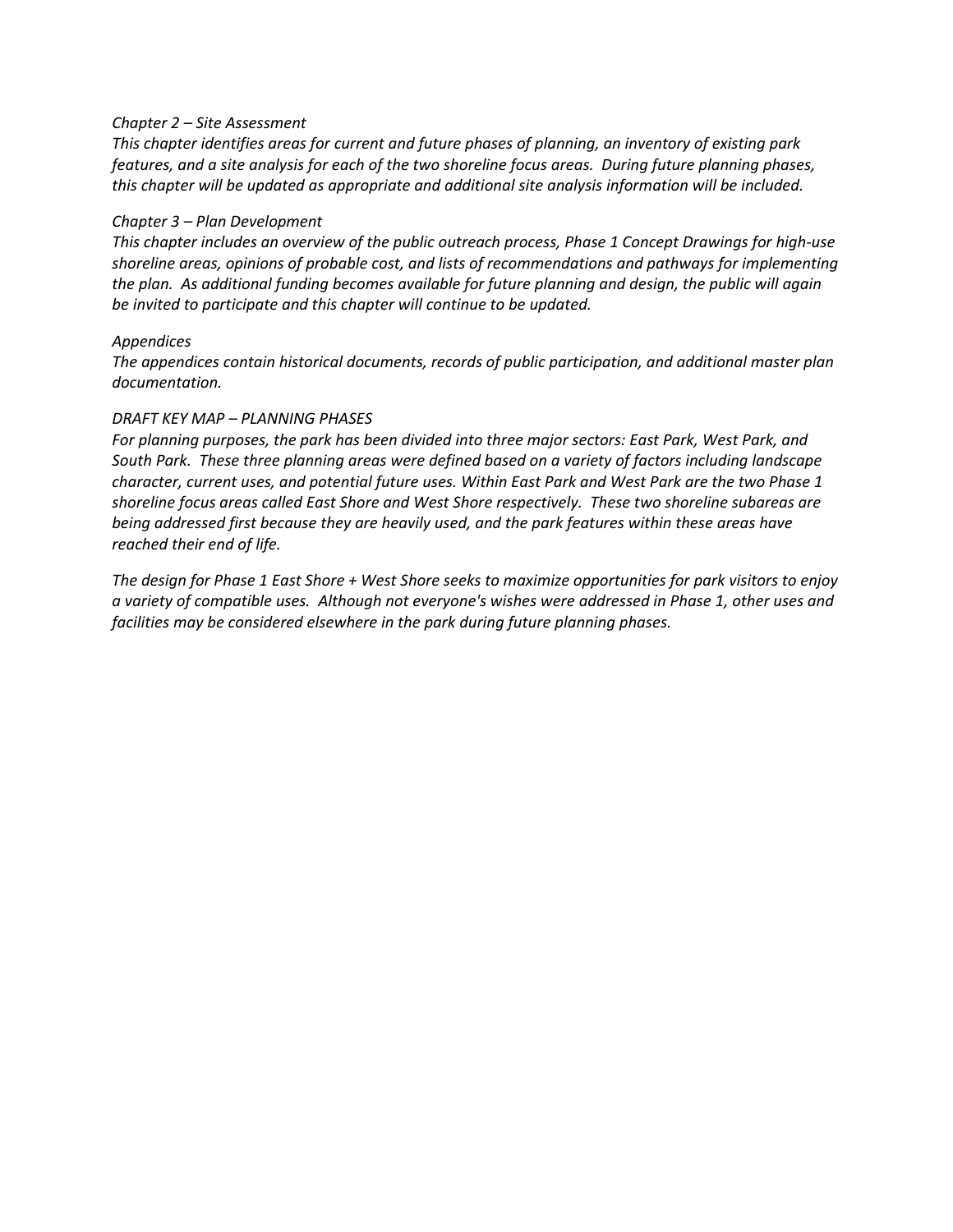# Report for Final Comment Period - Bear Lake Regional Park 30% Shoreline Repair + Phase I Master Plan.

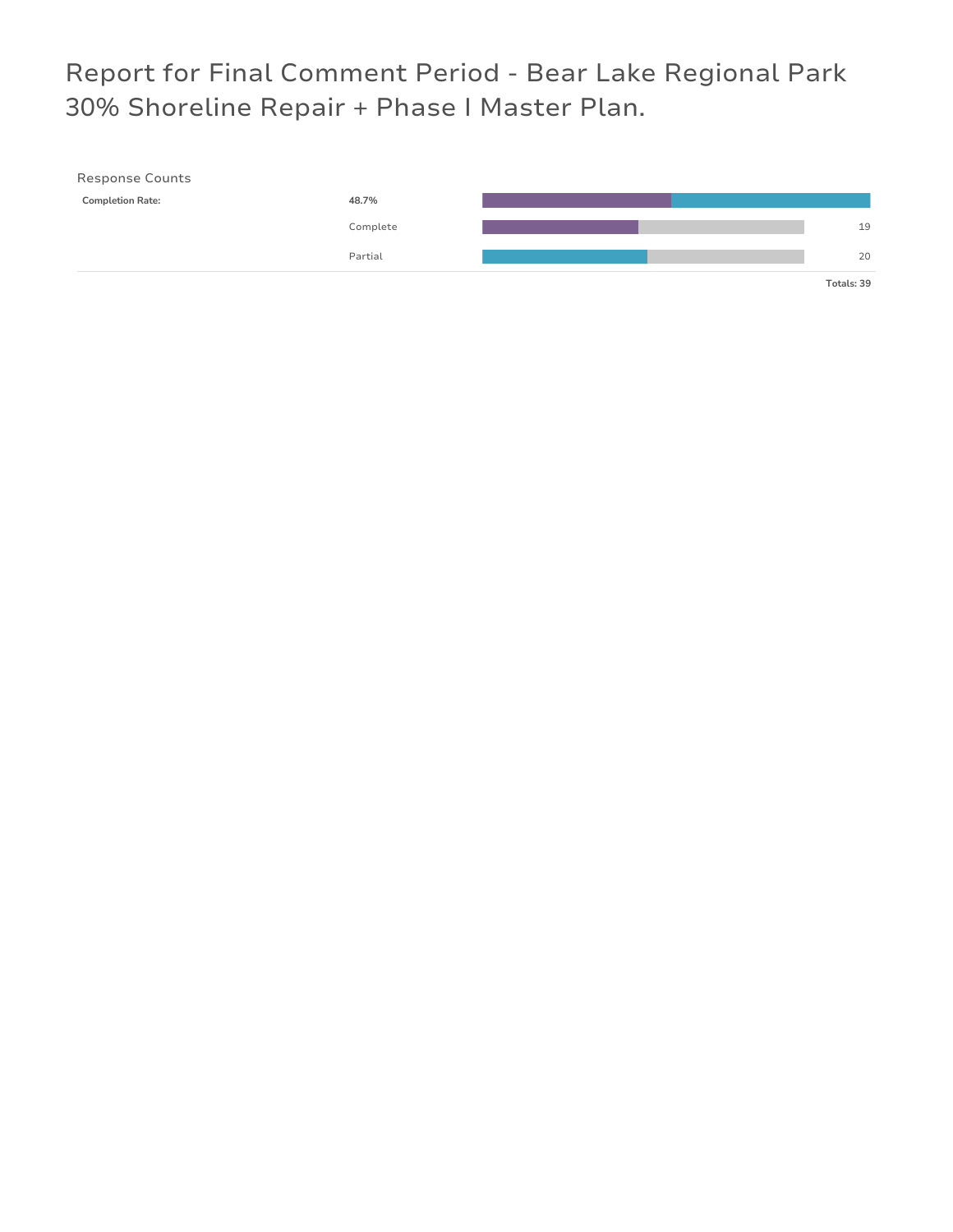1. How long is your travel time to visit Bear Lake Regional Park?



| Value            | Percent | Responses      |
|------------------|---------|----------------|
| Under 10 minutes | 6.3%    | $\overline{2}$ |
| 10-20 minutes    | 28.1%   | $\overline{9}$ |
| 20-30 minutes    | 15.6%   | 5              |
| 30-40 minutes    | 25.0%   | 8              |
| Over 40 minutes  | 25.0%   | 8              |
|                  |         | ______         |

**Totals: 32**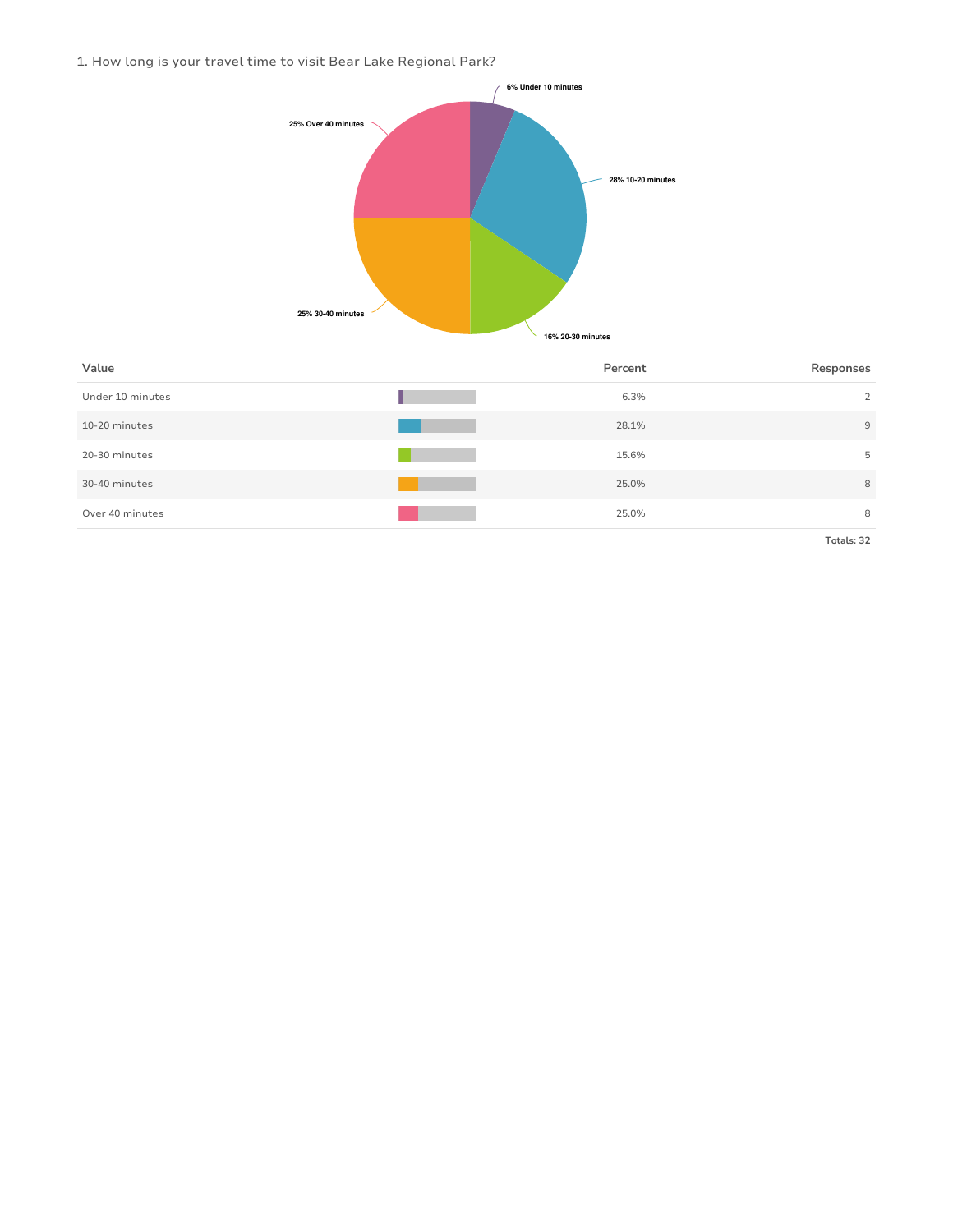2. Please tell us what you think about this design. Is there anything our design team needs to be aware of as they continue developing this plan? Are there any adjustments you'd suggest that would help us make it great?



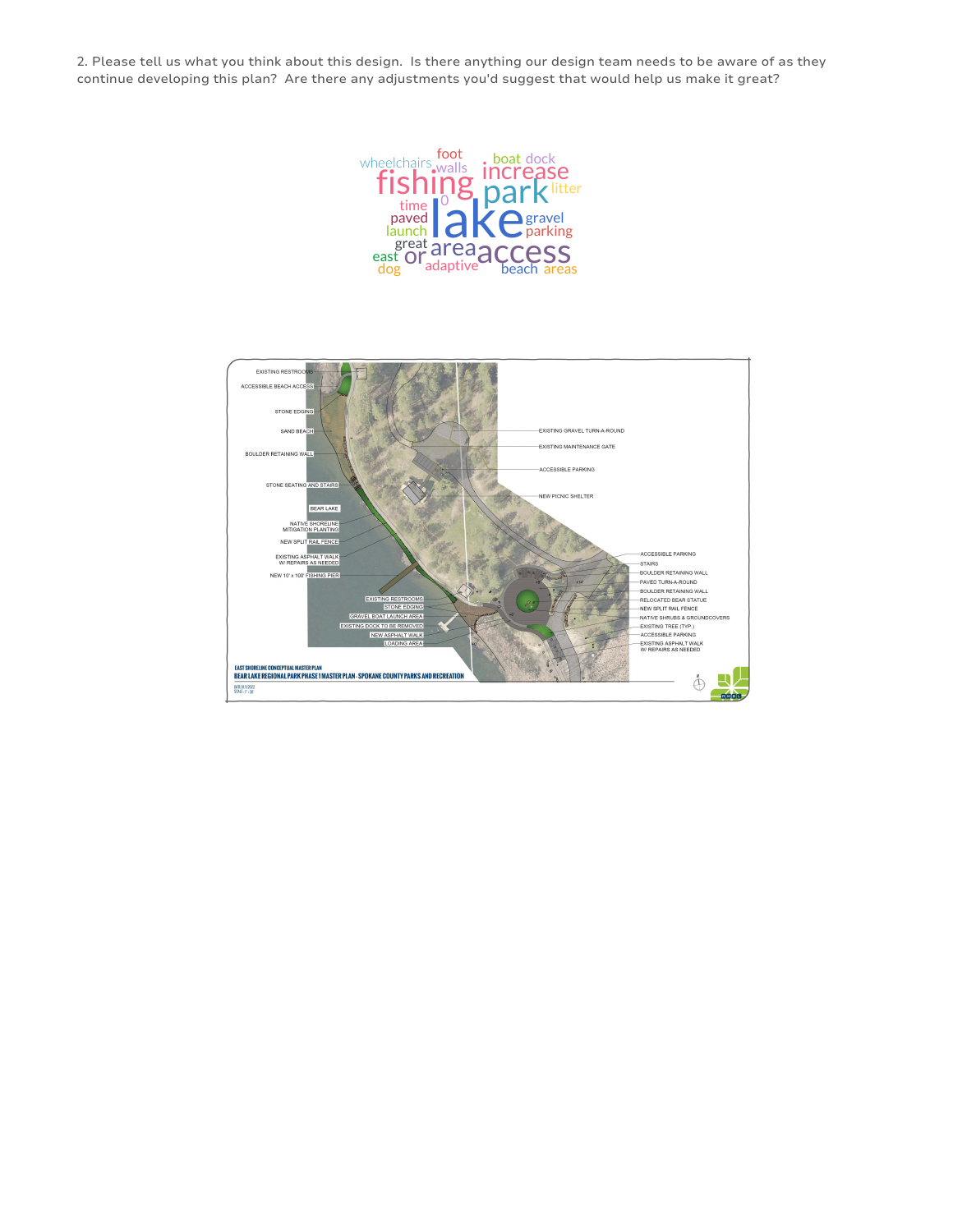| ResponselD Response |                                                                                                                                                                                                                                                                                                                                                                                                                                                                                                                                                                                                                                                                                                                                                                                                                                                                                                                                                                                                                                                      |
|---------------------|------------------------------------------------------------------------------------------------------------------------------------------------------------------------------------------------------------------------------------------------------------------------------------------------------------------------------------------------------------------------------------------------------------------------------------------------------------------------------------------------------------------------------------------------------------------------------------------------------------------------------------------------------------------------------------------------------------------------------------------------------------------------------------------------------------------------------------------------------------------------------------------------------------------------------------------------------------------------------------------------------------------------------------------------------|
| 20                  | looks great. One comment - could the deep water fishing pier be constructed as a T dock similar to the dock that is being replaced? A straight<br>line dock only affords one person or group to fish from the end of the dock over the deepest portion. Could limit opportunity and lead to<br>some conflict for fishing space                                                                                                                                                                                                                                                                                                                                                                                                                                                                                                                                                                                                                                                                                                                       |
| 25                  | Please eliminate the additional road and parking which will only serve to promote vandalism, underage/irresponsible drinking and drug use,<br>easier access/opportunities for poaching fish/wildlife, and additional opportunities to litter. Increased vehicle access to the park make it much<br>more difficult for law/game enforcement officers as well as increased risk of fire to the park and surrounding areas. Data are clear regarding<br>increased vehicle access and increased incidences for human caused fires. Data are also quite clear which shows the future as being dryer,<br>hotter, and more crowded. All of these facts would seem to eliminate this proposal's plan to increase parking/access opportunities.<br>Additionally, there is no designated dog beach. It's time for our county parks to include this user group in updating parks' access and multiple<br>uses.                                                                                                                                                  |
| 28                  | I believe the east should be fishing and west should be families and swimming but without those steps going down the 4 foot walls. It needs<br>a beach.                                                                                                                                                                                                                                                                                                                                                                                                                                                                                                                                                                                                                                                                                                                                                                                                                                                                                              |
| 33                  | -Unloading Area, Is the paved turn-a-round circle wide enough to allow motor vehicle passage when the unloading area is in use? Two lane<br>width? -Traffic restriction boulders at the head of the pathway should be spaced at least six feet apart to allow passage of adaptive kayak<br>equipment. -Increase the width of the entrance into the traffic circle to allow a left hand turn coming out of the circle. As depicted, a full sized<br>pickup truck with a 16 foot cargo trailer may not be able to turn left in order to drive directly to the existing gravel turn-a-round to park in an<br>out-of-the-way area. Recommend redesigning one or both of the boulder retaining walls east of the circle to facilitate a bi-directional exit<br>option. Otherwise vehicles with trailers would have to drive almost to the Highway 2 park entrance to turn around adding to traffic<br>congestion. Gravel Boat Launch -Add wheelchair access to the waterline. Active adults using wheelchairs require direct access to the lake at<br>the |
| 35                  | The new expanded facilities will increase usage. Already there is a litter problem and dog poop problem. What is being done to mitigate<br>these issues? Also, vandalism is an issue with temporary bathrooms being tipped over and picnic tables thrown in the lake. Unfortunately,<br>simply eliminating portable toilets and moveable picnic tables won't eliminate the problem. Will the park hours be limited with a gate<br>closure? Realize this is as much an administrative problem as a planning problem but this is the time for consideration of all aspects of the<br>lake usage.                                                                                                                                                                                                                                                                                                                                                                                                                                                       |
| 44                  | Worried about the split rail fence. How long is it rated to last. Split rail fences are usually decorative and do not stand up well to abuse (kids<br>climbing, deer running into them).                                                                                                                                                                                                                                                                                                                                                                                                                                                                                                                                                                                                                                                                                                                                                                                                                                                             |
| 48                  | The new and upgraded facilities will naturally increase usage. Current usage results in litter, dog poop, overnight parking and vandalism.<br>Whereas, the new facilities can make for a better experience at Bear Lake, if the current maintenance problems are not addressed with<br>infrastructure to mitigate them, they can only get worse. Litter bins on fishing piers, doggie poop bag stations and gating the park after<br>hours are a few of the possibilities. Recognizing this is an administrative issue as well as planning consideration perhaps funding needs to<br>include increased ongoing maintenance and security.                                                                                                                                                                                                                                                                                                                                                                                                             |
| 49                  | Thank you for allowing public comment. I loved seeing the transformation from the initial designs to these. Great effort by all. This County<br>Park is well used by the adaptive community and their family/friends. The VA and St Lukes both refer their clients with disabilities to this<br>area for outdoor experiences. The proposed changes will greatly enhance safety and experience for these folk, and simplify the challenges of<br>those program delivery systems who facilitate the experiences. Indeed, I am so grateful that there should be no more collapsed walls nor<br>wheelchairs submerged in the lake! following are my comments PAVED TURN-AROUND UNLOADING AREA - can the entry into the turn<br>around be widened to allow trucks with gear trailers to enter and exit both directions? Removal of 1-2 of those boulders on the north side<br>would allow for easy angle to enter/exit and turn from or to either direction on that road. -width of turn-around. Often at existing unloading<br>areas (e.g.lRiverside     |
| 51                  | Looks great!                                                                                                                                                                                                                                                                                                                                                                                                                                                                                                                                                                                                                                                                                                                                                                                                                                                                                                                                                                                                                                         |
| 53                  | Great planning on the fishing pier. Needs a dock that better accesses better fishing spots of the lake.                                                                                                                                                                                                                                                                                                                                                                                                                                                                                                                                                                                                                                                                                                                                                                                                                                                                                                                                              |
| 55                  | Have adequate space for large vehicles with trailers and equipment to load/unload. Adaptive equipment at times takes up more space than<br>traditional equipment. Add wheelchair access to the waterline. At least 8 feet wide path with a wheelchair accessible surface or tight<br>compact gravel. Shelter and shade is vital for safety. Have spaces that are accessible where canopies can be utilized if a more stable<br>permanent structure is not an option. Have adequate seating for guests and family members to increase inclusion activities. Increase the<br>width of the fishing dock for greater access of multiple wheelchairs.                                                                                                                                                                                                                                                                                                                                                                                                     |
| 56                  | Is the paved turn about area : 1. Large enough to allow 4-6 vehicles to unload at a time? Our average trip participants are 2-10 members 1-10<br>vehicles. Being a warmer warm of body in the region with shallower shores makes it suitable for self rescue and assisted rescue practice.<br>Such practice and be done along any shallow shore. The two sand beaches are nice areas to launch personal watercraft. 2. Wide enough for<br>an incoming vehicle to move past someone loading/unloading to access the area in front of them? 3. If the new fishing pier had a "T" shape at<br>the end, it would allow more access to the deeper part of the lake.                                                                                                                                                                                                                                                                                                                                                                                       |
| 57                  | Consider filling in the boulder/stone walls with concrete to prevent weed growth and keep aesthetically pleasing.                                                                                                                                                                                                                                                                                                                                                                                                                                                                                                                                                                                                                                                                                                                                                                                                                                                                                                                                    |
| 58                  | Looks like there is an overabundance of accessible parking compared to standard parking. I'm not sure what the ratio of accessible vs. regular<br>must be at a park but it looks like there are more accessible type than regular. If most spaces are empty the whole time while others have no<br>where to park, that will be problematic. Not against them; the ratio just doesn't seem right. Perhaps there are more that are not shown on<br>here. Suggest two smaller picnic shelters side-by-side so two separate groups can enjoy the shelter at the same time. The gravel boat launch<br>entry point seems too small. Also, I think paving that area might be better for the lake than all the gravel that will be entering the lake there<br>and have to be replaced. A lot of people are not skilled at pulling even small craft out of water. Consider a low retaining wall at the water for<br>the sand beach with a smaller opening for entering the lake. Reduce loss of sand but still provide access. Like the new, longer fis       |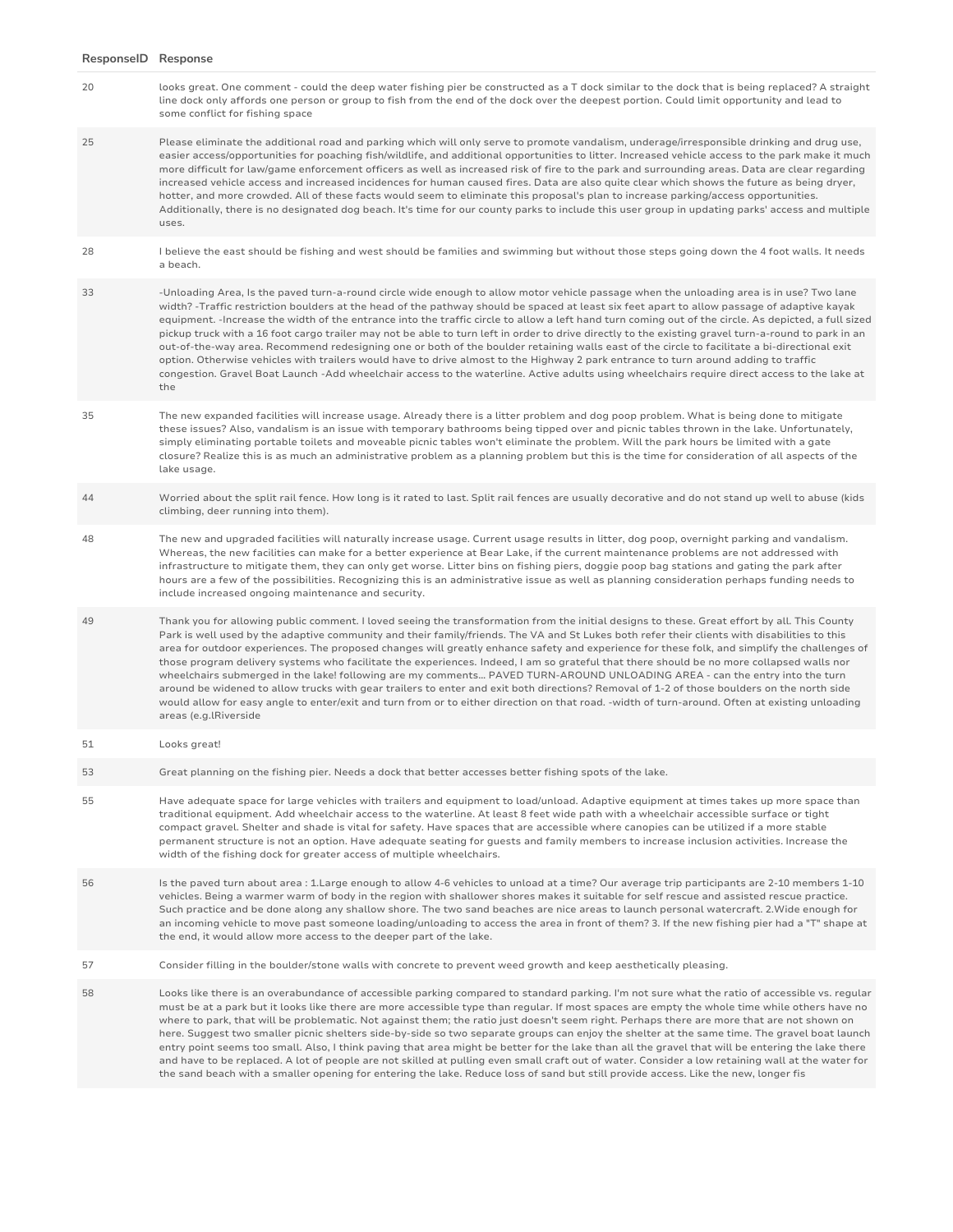3. Please tell us what you think about this design. Is there anything our design team needs to be aware of as they continue developing this plan? Are there any adjustments you'd suggest that would help us make it great? Please note that some adjustments and fine tuning will occur as more information is gathered and the design is further developed.



#### **ResponseID Response**

fishing pier with seating!

| 20 | Same comment about making a T-dock on the northern fishing pier in this design.                                                                                                                                                                                                                                                                                                                                                                                                                                                                                                                                                                                                                                                                                                                                                                                                                                                                                                                                                                          |
|----|----------------------------------------------------------------------------------------------------------------------------------------------------------------------------------------------------------------------------------------------------------------------------------------------------------------------------------------------------------------------------------------------------------------------------------------------------------------------------------------------------------------------------------------------------------------------------------------------------------------------------------------------------------------------------------------------------------------------------------------------------------------------------------------------------------------------------------------------------------------------------------------------------------------------------------------------------------------------------------------------------------------------------------------------------------|
| 23 | I would connect the two larger beaches rather than having stone chairs and stairs in between them. Would allow much more area for what<br>will most likely be the highest use area. People come for the beach not for pretty designs that aren't functional.                                                                                                                                                                                                                                                                                                                                                                                                                                                                                                                                                                                                                                                                                                                                                                                             |
| 25 | There is absolutely no need for the additional fishing access which would basically surround this side of the park with litter including fishing<br>lines, lures, and hooks discarded in the water and on land causing injuries to children, adults, and wildlife. This would be the best alternative<br>for a dog swimming beach and another safe access for park users who don't want to contend with trash, fishing line/lures/hooks, cigarette<br>butts, baby diapers, needles, broken glass, and other types of behaviors which detract from modern concepts regarding user access and<br>safety. The Department of Fish and Wildlife is already unable to patrol existing fishing areas at Bear Lake let alone adding additional access.<br>This particular access is rife for easy access to the lake and the likelihood of bad actors causing unneeded additional negative variables<br>which are detrimental to both humans and wildlife. Please make consideration for safe wildlife access for the park. We have eliminated too<br>many alter |
| 28 | I'm having trouble reading map but I see beaches so its good                                                                                                                                                                                                                                                                                                                                                                                                                                                                                                                                                                                                                                                                                                                                                                                                                                                                                                                                                                                             |
| 33 | The accessible beach access feature is thoughtful. Consider incorporating a couple of flat seating rocks in the south end of the boulder<br>retaining wall/north side of the beach or near the bottom of the access to accommodate family integrity. Consider adding a "T" or "L" on the<br>deep water end of the 10 x 80 fishing pier to alleviate congestion.                                                                                                                                                                                                                                                                                                                                                                                                                                                                                                                                                                                                                                                                                          |
| 35 | A very attractive facility is being planned for Bear Lake. Obviously, one of the next steps in the process will be figuring out costs. Should<br>costs become prohibitive, it would be important to get further input from those who use Bear Lake as to which facilities are the most<br>essential. Thank you for the diligence you have shown already in incorporating our input. It has been a privilege to be a part of it.                                                                                                                                                                                                                                                                                                                                                                                                                                                                                                                                                                                                                          |
| 44 | Would be a nice expansion.                                                                                                                                                                                                                                                                                                                                                                                                                                                                                                                                                                                                                                                                                                                                                                                                                                                                                                                                                                                                                               |
| 48 | With the understanding that costs and funding are the dictating factors on what can and cannot be incorporated in this plan, it would be<br>important that those who make use of the facilities be consulted should decisions need to be made as to which facilities are more vital.<br>Obviously, there are many other factors to be considered but should decisions come down to actual usage another survey would be<br>appropriate.                                                                                                                                                                                                                                                                                                                                                                                                                                                                                                                                                                                                                  |
| 49 | i included my thoughts in the previous box for the east side. But just in case can you add a sitting boulder near the wheelchair beach access<br>ramp to allow families to share their outdoor experience together, the sitting rocks are currently located on the other side of the beach, as<br>well, please provide room along that length for 2 wheelchairs to pass. it doesn't have to be wider the whole distance, but maybe a<br>breakout/rest wider area that allows passage of another. as well, we need the base along the lake to be easy to manipulate a chair and turn it<br>around 360 degrees.                                                                                                                                                                                                                                                                                                                                                                                                                                            |
| 51 | Nicely done!                                                                                                                                                                                                                                                                                                                                                                                                                                                                                                                                                                                                                                                                                                                                                                                                                                                                                                                                                                                                                                             |
|    |                                                                                                                                                                                                                                                                                                                                                                                                                                                                                                                                                                                                                                                                                                                                                                                                                                                                                                                                                                                                                                                          |
| 55 | Wheelchair accessibility to access the beach area. Great idea for increased fishing piers!                                                                                                                                                                                                                                                                                                                                                                                                                                                                                                                                                                                                                                                                                                                                                                                                                                                                                                                                                               |
| 56 | Another 2 fishing pier excellent! One parallel to the shore great idea. I might represent Spokane Canoe and Kayak club as their Access chart,<br>but i'm also an avid fly fisher. Three separate beach designs with boulder retaining wall has quite a few advantages.                                                                                                                                                                                                                                                                                                                                                                                                                                                                                                                                                                                                                                                                                                                                                                                   |